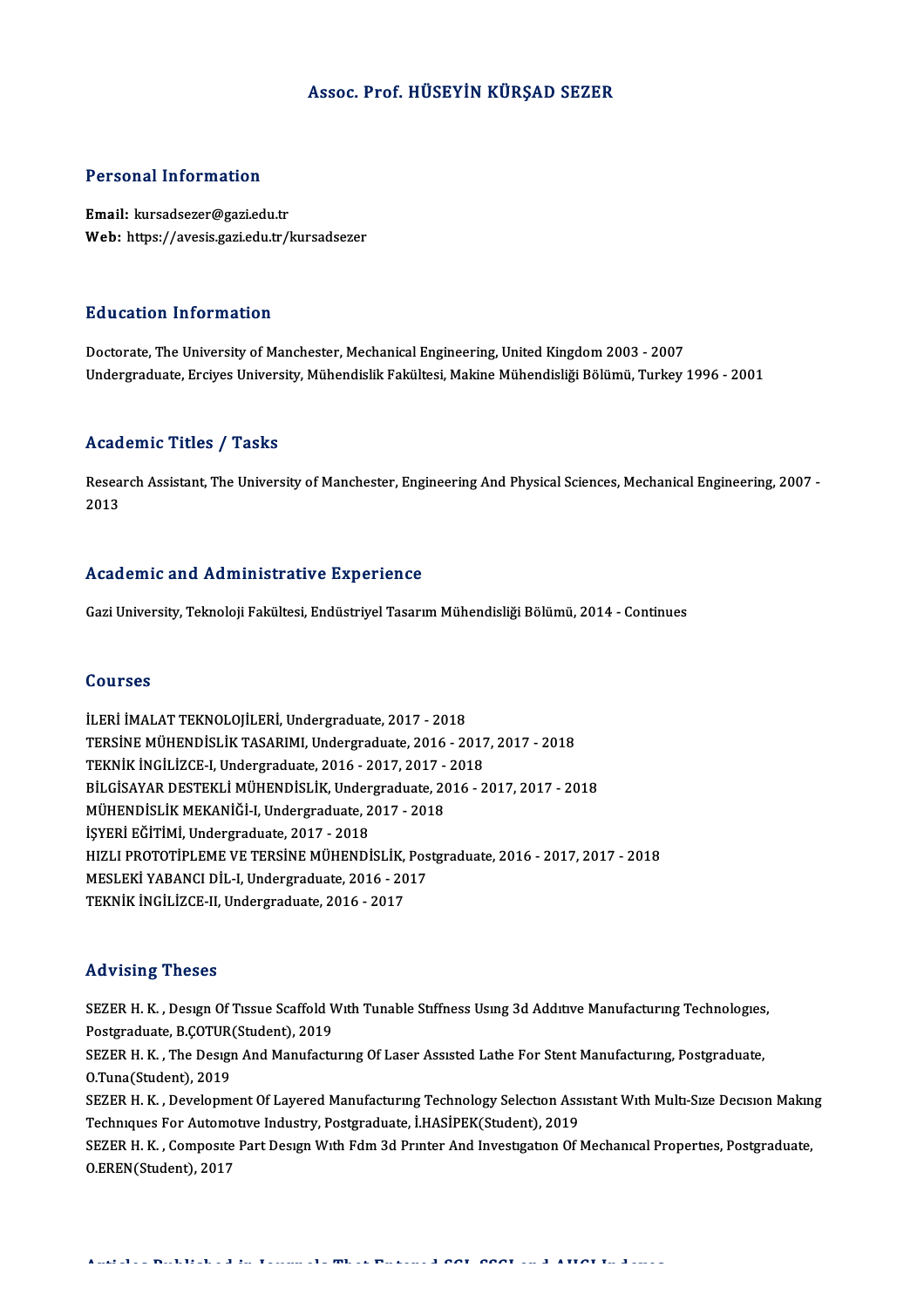### Articles Published in Journals That Entered SCI, SSCI and AHCI Indexes

- I. Effect of lattice design onmechanical response of PolyJet additivelymanufactured cel ular STRUCTURE<br>Effect of la<br>EPEN O SET Effect of lattice design on me<br>structures<br>EREN 0., SEZER H. K. , YALÇIN N.<br>JOUPMAL OF MANUEACTUPINE L structures<br>EREN 0., SEZER H. K. , YALÇIN N.<br>JOURNAL OF MANUFACTURING PROCESSES, vol.75, pp.1175-1188, 2022 (Journal Indexed in SCI)<br>EDM 3D printing of MWCNT no informed APS nano-somposite parts with enhanced mes EREN 0., SEZER H. K. , YALÇIN N.<br>JOURNAL OF MANUFACTURING PROCESSES, vol.75, pp.1175-1188, 2022 (Journal Indexed in SCI)<br>II. FDM 3D printing of MWCNT re-inforced ABS nano-composite parts with enhanced mechanical and<br>alastr **JOURNAL OF MANUFAC<br>FDM 3D printing of N<br>electrical properties<br>SEZED H K EDEN Q** FDM 3D printing of<br>electrical propertie<br>SEZER H. K. , EREN 0.<br>JOUPMAL OF MANUE electrical properties<br>SEZER H. K. , EREN 0.<br>JOURNAL OF MANUFACTURING PROCESSES, vol.37, pp.339-347, 2019 (Journal Indexed in SCI) III. Additive manufacturing of carbon fiber reinforced plastic composites by fused deposition modelling: JOURNAL OF MANUFACTURING PROCESSES, vol.37, pp.339-347, 2019 (Journal Inde<br>Additive manufacturing of carbon fiber reinforced plastic composites by<br>effect of fiber content and process parameters on mechanical properties<br>SEZ Additive manufacturing of carbon fiber rein<br>effect of fiber content and process paramete<br>SEZER H. K. , EREN O., BÖRKLÜ H. R. , ÖZDEMİR V.<br>JOUPNAL OF THE FACULTY OF ENCINEERING AND JOURNAL OF THE FACULTY OF ENGINEERING AND ARCHITECTURE OF GAZI UNIVERSITY, vol.34, no.2, pp.664-674,<br>2019 (Journal Indexed in SCI) SEZER H. K., EREN O., BÖRKLÜ H. R., ÖZDEMİR V. IOURNAL OF THE FACULTY OF ENGINEERING AND ARCHITECTURE OF GAZI UNIVERSITY, vol.34, no.2, pp.664<br>2019 (Journal Indexed in SCI)<br>IV. The design process of the complex Special Utility Vehicle using the methodical design approa 2019 (Journal Indexed in SCI)<br>The design process of the complex Special Util<br>Cavdar F. Y. , BÖRKLÜ H. R. , ÇAVDAR K., SEZER H. K.<br>JOUPNAL OF ADVANCED MECHANICAL DESIGN SYS' The design process of the complex Special Utility Vehicle using the methodical design approach<br>Cavdar F. Y. , BÖRKLÜ H. R. , ÇAVDAR K., SEZER H. K.<br>JOURNAL OF ADVANCED MECHANICAL DESIGN SYSTEMS AND MANUFACTURING, vol.13, n Cavdar F. Y. , BÖRKLÜ H. R. , ÇAVDAR K., SEZER H. K.<br>JOURNAL OF ADVANCED MECHANICAL DESIGN SYSTEMS AND MANUFACTURING, vol.13, no.4, 2019 (Journal<br>Indexed in SCI) JOURNAL OF ADVANCED MECHANICAL DESIGN SYSTEMS AND MANUFACTURING, vol.13, no.<br>Indexed in SCI)<br>V. Performance of coated and uncoated carbide/cermet cutting tools during turning<br>III AS H P. PILCIN M. SEZER H V. ÖZKAN M.T. Indexed in SCI)<br>Performance of coated and uncoated carbic<br>ULAŞ H. B. , BİLGİN M., SEZER H. K. , ÖZKAN M. T.<br>MATERIALS TESTING YOLEO ne 9 np 993-991-34 Performance of coated and uncoated carbide/cermet cutting tools du<br>ULAŞ H. B. , BİLGİN M., SEZER H. K. , ÖZKAN M. T.<br>MATERIALS TESTING, vol.60, no.9, pp.893-901, 2018 (Journal Indexed in SCI)<br>Continuous Wave Eibre Laser Dr ULAŞ H. B. , BİLGİN M., SEZER H. K. , ÖZKAN M. T.<br>MATERIALS TESTING, vol.60, no.9, pp.893-901, 2018 (Journal Indexed in SCI)<br>VI. Continuous Wave Fibre Laser Drilling of High Aspect Ratio Holes in Ni-based Alloys<br>SEZER H. K MATERIALS TESTING, vol.60, no.9, pp.893-901, 2018 (Journal Indexed in SCI) Continuous Wave Fibre Laser Drilling of High Aspect Ratio Holes in<br>SEZER H. K.<br>LASERS IN ENGINEERING, vol.39, pp.281-291, 2018 (Journal Indexed in SCI)<br>A prestical application for mashine design education. VII. A practical application for machine design education<br>BÖRKLÜ H. R., Yuksel N., CAVDAR K., SEZER H. K. LASERS IN ENGINEERING, vol.39, pp.281-291, 20<br>A practical application for machine design e<br>BÖRKLÜ H. R. , Yuksel N., ÇAVDAR K., SEZER H. K.<br>JOUPNAL OF ADVANCED MECHANICAL DESIGN S A practical application for machine design education<br>BÖRKLÜ H. R. , Yuksel N., ÇAVDAR K., SEZER H. K.<br>JOURNAL OF ADVANCED MECHANICAL DESIGN SYSTEMS AND MANUFACTURING, vol.12, no.2, 2018 (Journal<br>Indeved in SCD BÖRKLÜ H. R. , )<br>JOURNAL OF AL<br>Indexed in SCI)<br>Numarical inv JOURNAL OF ADVANCED MECHANICAL DESIGN SYSTEMS AND MANUFACTURI<br>Indexed in SCI)<br>VIII. Numerical investigation on laser stripping of thermal barrier coating<br>Marimuthu S. Kamara A.M. SEZER H.K. Li J. Ng G. K.J. Indexed in SCI)<br>Numerical investigation on laser stripping of thermal barrier coating<br>Marimuthu S., Kamara A. M. , SEZER H. K. , Li L., Ng G. K. L. COMPUTATIONAL MATERIALS SCIENCE, vol.88, pp.131-138, 2014 (Journal Indexed in SCI) Marimuthu S., Kamara A. M. , SEZER H. K. , Li L., Ng G. K. L.<br>COMPUTATIONAL MATERIALS SCIENCE, vol.88, pp.131-138, 2014 (Journal Indexed in SCI)<br>IX. Understanding the process parameter interactions in multiple-pass ultra-n COMPUTATIONAL MATERIALS SCIE<br>Understanding the process para<br>of thick-section stainless steels<br>Elmosalamy A S LiL Exancial A Understanding the process parameter interpretent of thick-section stainless steels<br>Elmesalamy A. S. , Li L., Francis J. A. , SEZER H. K.<br>INTERNATIONAL JOURNAL OF ADVANCED MAN of thick-section stainless steels<br>Elmesalamy A. S., Li L., Francis J. A., SEZER H. K.<br>INTERNATIONAL JOURNAL OF ADVANCED MANUFACTURING TECHNOLOGY, vol.68, pp.1-17, 2013 (Journal<br>Indexed in SCI) Elmesalamy A. S., Li L., Francis J. A., SEZER H. K. INTERNATIONAL JOURNAL OF ADVANCED MANUFACTURING TECHNOLOGY, vol.68, pp.1-1<br>Indexed in SCI)<br>X. Nano-second pulsed DPSS Nd:YAG laser striation-free cutting of alumina sheets<br>Yon Y, Lil, SEZER H, K, Whitehead D, Lil, Bee Y, J Indexed in SCI)<br>Nano-second pulsed DPSS Nd:YAG laser striation-fre<br>Yan Y., Li L., SEZER H. K. , Whitehead D., Ji L., Bao Y., Jiang Y.<br>INTERNATIONAL JOURNAL OF MACHINE TOOLS & MANUE Nano-second pulsed DPSS Nd:YAG laser striation-free cutting of alumina sheets<br>Yan Y., Li L., SEZER H. K. , Whitehead D., Ji L., Bao Y., Jiang Y.<br>INTERNATIONAL JOURNAL OF MACHINE TOOLS & MANUFACTURE, vol.53, no.1, pp.15-26, Yan Y.,<br>INTERN<br>in SCI)<br>CO2 Ja XI. CO2 laser underwater machining of deep cavities in alumina Yan Y., Li L., SEZER H. K., Wang W., Whitehead D., Ji L., Bao Y., Jiang Y. CO2 laser underwater machining of deep cavities in alumina<br>Yan Y., Li L., SEZER H. K. , Wang W., Whitehead D., Ji L., Bao Y., Jiang Y.<br>JOURNAL OF THE EUROPEAN CERAMIC SOCIETY, vol.31, no.15, pp.2793-2807, 2011 (Journal Ind XII. Experimental and theoretical investigation of fibre laser crack-free cutting of thick-section alumina<br>Yan Y., Li L., SEZER H. K., Whitehead D., Ji L., Bao Y., Jiang Y. JOURNAL OF THE EUROPEAN CERAMIC SOCIETY, vol.31, no.<br>Experimental and theoretical investigation of fibre l:<br>Yan Y., Li L., SEZER H. K. , Whitehead D., Ji L., Bao Y., Jiang Y.<br>INTERNATIONAL JOURNAL OF MACHINE TOOLS & MANUE. Experimental and theoretical investigation of fibre laser crack-free cutting of thick-section alum<br>Yan Y., Li L., SEZER H. K. , Whitehead D., Ji L., Bao Y., Jiang Y.<br>INTERNATIONAL JOURNAL OF MACHINE TOOLS & MANUFACTURE, vo Yan Y., Li L., SEZ<br>INTERNATIONA<br>Indexed in SCI)<br>The effect of r INTERNATIONAL JOURNAL OF MACHINE TOOLS & MANUFACTURE, vol.51,<br>Indexed in SCI)<br>XIII. The effect of moisture content in fibre laser cutting of pine wood<br>Herpandez Cestaneda J.C. SEZER H.K. LiJ Indexed in SCI)<br>The effect of moisture content in fibre la<br>Hernandez-Castaneda J.C. , SEZER H. K. , Li L.<br>OPTICS AND LASERS IN ENCINEERING .vol 46 Hernandez-Castaneda J. C., SEZER H. K., Li L.<br>OPTICS AND LASERS IN ENGINEERING, vol.49, pp.1139-1152, 2011 (Journal Indexed in SCI) Hernandez-Castaneda J. C., SEZER H. K., Li L.<br>OPTICS AND LASERS IN ENGINEERING, vol.49, pp.1139-1152, 2011 (Journal Indexed in SCI)<br>XIV. Single and dual gas jet effect in Ytterbium-doped fibre laser cutting of dry pine woo
- OPTICS AND LASERS IN ENGINEERING, vol.49<br>Si<mark>ngle and dual gas jet effect in Ytterbiu</mark><br>Hernandez-Castaneda J. C. , SEZER H. K. , Li L.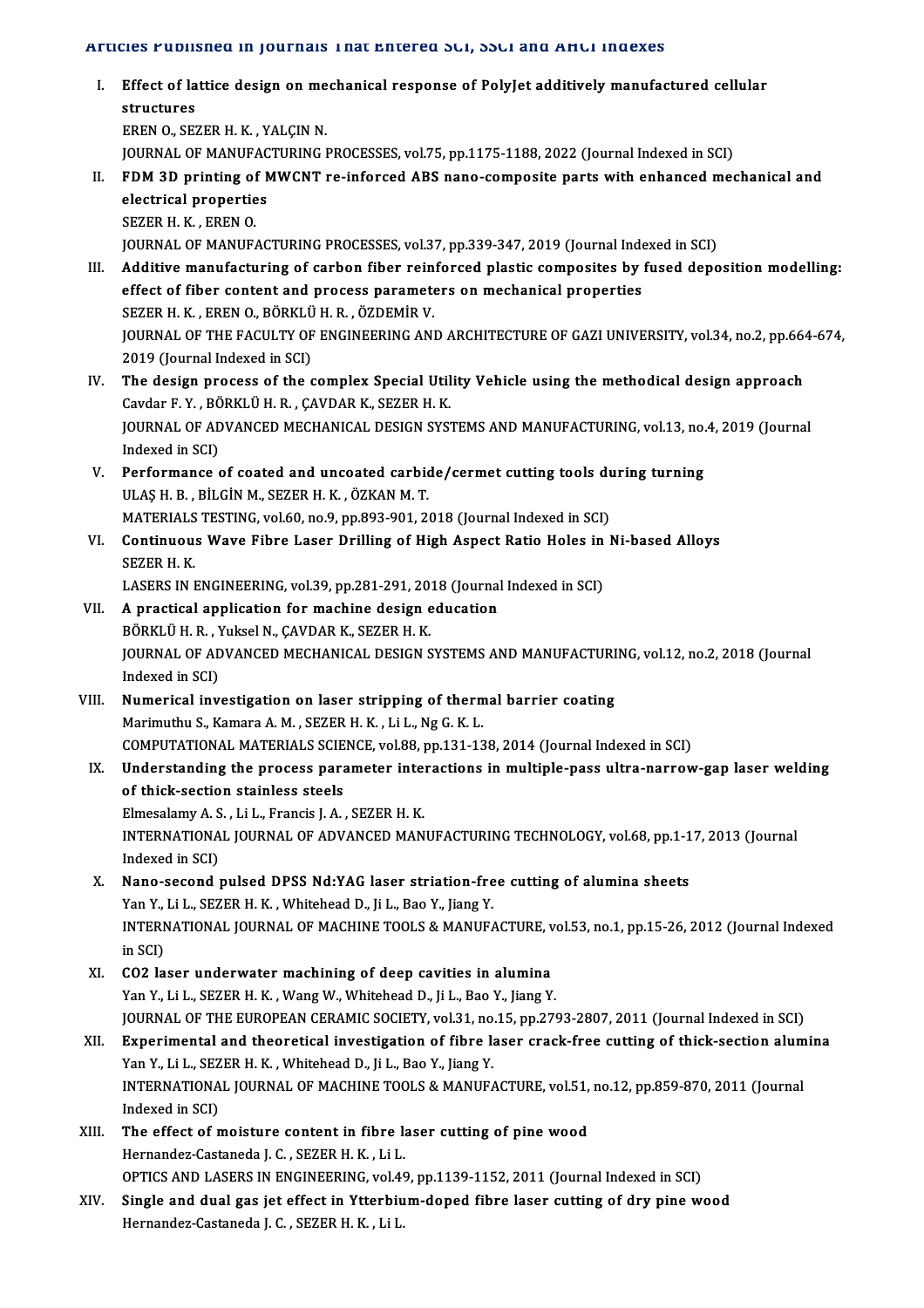INTERNATIONAL JOURNAL OF ADVANCED MANUFACTURING TECHNOLOGY, vol.56, pp.539-552, 2011 (Journal INTERNATIONA<br>Indexed in SCI)<br>Echnication of INTERNATIONAL JOURNAL OF ADVANCED MANUFACTURING TECHNOLOGY, vol.56, pp.539-552, 2011 (Journa<br>Indexed in SCI)<br>XV. Fabrication of superhydrophobic Cu surfaces with tunable regular micro and random nano-scale<br>Atwatures by byb

- Indexed in SCI)<br>Fabrication of superhydrophobic Cu surfaces with tunal<br>structures by hybrid laser texture and chemical etching<br>Peng C. Cu. Y. Zhang M. Lil., SEZER H. K., Ma M. Liu W. Fabrication of superhydrophobic Cu surfaces with<br>structures by hybrid laser texture and chemical et<br>Dong C., Gu Y., Zhong M., Li L., SEZER H. K. , Ma M., Liu W.<br>JOUPNAL OF MATERIALS PROCESSING TEGUNOLOGY vo Dong C., Gu Y., Zhong M., Li L., SEZER H. K. , Ma M., Liu W.<br>JOURNAL OF MATERIALS PROCESSING TECHNOLOGY, vol.211, no.7, pp.1234-1240, 2011 (Journal Indexed in SCI) Dong C., Gu Y., Zhong M., Li L., SEZER H. K. , Ma M., Liu W.<br>JOURNAL OF MATERIALS PROCESSING TECHNOLOGY, vol.211, no.7, pp.1234-1240, 2011 (Journal I<br>XVI. Dual gas jet-assisted fibre laser blind cutting of dry pine wood by
- JOURNAL OF MATERIALS PROCESSING TECHI<br>Dual gas jet-assisted fibre laser blind cu<br>Hernandez-Castaneda J. C. , SEZER H. K. , Li L.<br>INTERNATIONAL JOURNAL OF ADVANCED M Dual gas jet-assisted fibre laser blind cutting of dry pine wood by statistical modelling<br>Hernandez-Castaneda J. C. , SEZER H. K. , Li L.<br>INTERNATIONAL JOURNAL OF ADVANCED MANUFACTURING TECHNOLOGY, vol.50, pp.195-206, 2010 Hernandez-Cast<br>INTERNATIONA<br>Indexed in SCI)<br>Nane second INTERNATIONAL JOURNAL OF ADVANCED MANUFACTURING TECHNOLOGY, vol.50, pp.195-206, 2010 (Journal Indexed in SCI)<br>XVII. Nano-second pulsed DPSS Nd:YAG laser cutting of CFRP composites with mixed reactive and inert<br>Tases

# Indexe<br>Nano-<br>gases<br>Negare Nano-second pulsed DPSS Nd:YAG laser cutting of C.<br>gases<br>Negarestani R., Li L., SEZER H. K. , Whitehead D., Methven J.<br>INTERNATIONAL JOURNAL OF ADVANCED MANUEACTURU

gases<br>Negarestani R., Li L., SEZER H. K. , Whitehead D., Methven J.<br>INTERNATIONAL JOURNAL OF ADVANCED MANUFACTURING TECHNOLOGY, vol.49, pp.553-566, 2010 (Journal Negarestani R., I<br>INTERNATIONA<br>Indexed in SCI)<br>Resest and ox INTERNATIONAL JOURNAL OF ADVANCED MANUFACTURING TECHNOLOGY, vol.49, pp.553-566, 2010 (Journal<br>Indexed in SCI)<br>XVIII. Recast and oxide formation in laser-drilled acute holes in CMSX-4 nickel single-crystal superalloy

# Indexed in SCI)<br>Recast and oxide formation in laser-drilled acu<br>Leigh S., SEZER H. K. , Li L., Grafton-Reed C., Cuttell M.<br>PROCEEDINGS OF THE INSTITUTION OF MECHANICA Recast and oxide formation in laser-drilled acute holes in CMSX-4 nickel single-crystal super<br>Leigh S., SEZER H. K. , Li L., Grafton-Reed C., Cuttell M.<br>PROCEEDINGS OF THE INSTITUTION OF MECHANICAL ENGINEERS PART B-JOURNAL

Leigh S., SEZER H. K. , Li L., Grafton-Reed C., Cuttell M.<br>PROCEEDINGS OF THE INSTITUTION OF MECHANICAL ENGINEERS PART B-JOURNAL OF ENGINEERING<br>MANUFACTURE, vol.224, pp.1005-1016, 2010 (Journal Indexed in SCI) PROCEEDINGS OF THE INSTITUTION OF MECHANICAL ENGINEERS PART B-JOURNAL OF ENGINEERIN<br>MANUFACTURE, vol.224, pp.1005-1016, 2010 (Journal Indexed in SCI)<br>XIX. Twin gas jet-assisted laser drilling through thermal barrier-coated

- MANUFACTURE, vol.224, p<br>Twin gas jet-assisted la<br>SEZER H. K. , Li L., Leigh S.<br>INTERNATIONAL JOURNAL Twin gas jet-assisted laser drilling through thermal barrier-coated nickel alloy substrates<br>SEZER H. K. , Li L., Leigh S.<br>INTERNATIONAL JOURNAL OF MACHINE TOOLS & MANUFACTURE, vol.49, no.14, pp.1126-1135, 2009 (Journal<br>Ind SEZER H. K. , Li L., Leigh S.<br>INTERNATIONAL JOURNAL OF MACHINE TOOLS & MANUFACTURE, vol.49, no.14, pp.1126-1135, 2009 (Journal<br>Indexed in SCI)
- INTERNATIONAL JOURNAL OF MACHINE TOOLS & MANUFACTURE, vol.49, no.14, pp.1126-1135, 2009<br>Indexed in SCI)<br>XX. Mechanisms of Acute Angle Laser Drilling Induced Thermal Barrier Coating Delamination<br>SEZER H K Li I Indexed in SCI)<br>Mechanisms of .<br>SEZER H. K. , Li L.<br>JOUPNAL OF MAN Mechanisms of Acute Angle Laser Drilling Induced Thermal Barrier Coating Delamination<br>SEZER H. K. , Li L.<br>JOURNAL OF MANUFACTURING SCIENCE AND ENGINEERING-TRANSACTIONS OF THE ASME, vol.131, no.5, 2009<br>(Journal Indoved in S

SEZER H. K. , Li L.<br>JOURNAL OF MANUFACT<br>(Journal Indexed in SCI)<br>Statistical analysis of : JOURNAL OF MANUFACTURING SCIENCE AND ENGINEERING-TRANSACTIONS OF THE ASME, vol.131, no.5, 2009<br>(Journal Indexed in SCI)<br>XXI. Statistical analysis of recast formation in laser drilled acute blind holes in CMSX-4 nickel supe

- (Journal Indexed in SCI)<br>Statistical analysis of recast formation in laser<br>Leigh S., SEZER H. K. , Li L., Grafton-Reed C., Cuttell M.<br>INTERNATIONAL JOURNAL OF ADVANCED MANUEAC Statistical analysis of recast formation in laser drilled acute blind holes in CMSX-4 nickel superalloy<br>Leigh S., SEZER H. K. , Li L., Grafton-Reed C., Cuttell M.<br>INTERNATIONAL JOURNAL OF ADVANCED MANUFACTURING TECHNOLOGY, Leigh S., SEZER<br>INTERNATIONA<br>Indexed in SCI)<br>Statistical and INTERNATIONAL JOURNAL OF ADVANCED MANUFACTURING TECHNOLOGY, vol.43, p<br>Indexed in SCI)<br>XXII. Statistical analysis of ytterbium-doped fibre laser cutting of dry pine wood<br>Hernandes Cestanede L.C. SEZER H.K. Lil
- Indexed in SCI)<br>Statistical analysis of ytterbium-doped f<br>Hernandez-Castaneda J. C. , SEZER H. K. , Li L.<br>PROCEEDINCS OF THE INSTITUTION OF MEC Hernandez-Castaneda J. C. , SEZER H. K. , Li L.<br>PROCEEDINGS OF THE INSTITUTION OF MECHANICAL ENGINEERS PART B-JOURNAL OF ENGINEERING Hernandez-Castaneda J. C. , SEZER H. K. , Li L.<br>PROCEEDINGS OF THE INSTITUTION OF MECHANICAL ENGINEERS PART I<br>MANUFACTURE, vol.223, no.7, pp.775-789, 2009 (Journal Indexed in SCI)<br>Nan-destructive misrowaye evoluation of TB
- XXIII. Non-destructive microwave evaluation of TBC delamination induced by acute angle laser drilling<br>SEZER H. K., Li L., Wu Z., Anderson B., Williams P. MANUFACTURE, vol.223, no.7, pp.775-789, 2009 (<br>Non-destructive microwave evaluation of TI<br>SEZER H. K. , Li L., Wu Z., Anderson B., Williams P.<br>MEASUPEMENT SCIENCE AND TECHNOLOCY vol. Non-destructive microwave evaluation of TBC delamination induced by acute angle laser (<br>SEZER H. K. , Li L., Wu Z., Anderson B., Williams P.<br>MEASUREMENT SCIENCE AND TECHNOLOGY, vol.18, no.1, pp.167-175, 2007 (Journal Index

## XXIV. Effect of beam angle on HAZ, recast and oxide layer characteristics in laser drilling of TBC nickel<br>superalloys MEASUREME<br>Effect of bea<br>superalloys<br>sezep u *v* Effect of beam angle on HAZ, recast and oxide layer character<br>superalloys<br>SEZER H. K. , Li L., Schmidt M., Pinkerton A. J. , Anderson B., Williams P.<br>INTERNATIONAL JOURNAL OF MACHINE TOOLS & MANUEACTURE vo

superalloys<br>SEZER H. K. , Li L., Schmidt M., Pinkerton A. J. , Anderson B., Williams P.<br>INTERNATIONAL JOURNAL OF MACHINE TOOLS & MANUFACTURE, vol.46, no.15, pp.1972-1982, 2006 (Journal<br>Indexed in SCD. SEZER H. K. , Li<br>INTERNATIONA<br>Indexed in SCI)<br>An investigatio INTERNATIONAL JOURNAL OF MACHINE TOOLS & MANUFACTURE, vol.46, no.15, pp.1972-1982, 2006 (Journal<br>Indexed in SCI)<br>XXV. An investigation into delamination mechanisms in inclined laser drilling of thermal barrier coated<br>20505

Indexed in SCI)<br>XXV. An investigation into delamination mechanisms in inclined laser drilling of thermal barrier coated<br>aerospace superalloys

SEZERH.K. ,PinkertonA.,LiL.,ByrdP.

JOURNALOF LASERAPPLICATIONS,vol.17,no.4,pp.225-234,2005 (Journal Indexed inSCI)

### Articles Published in Other Journals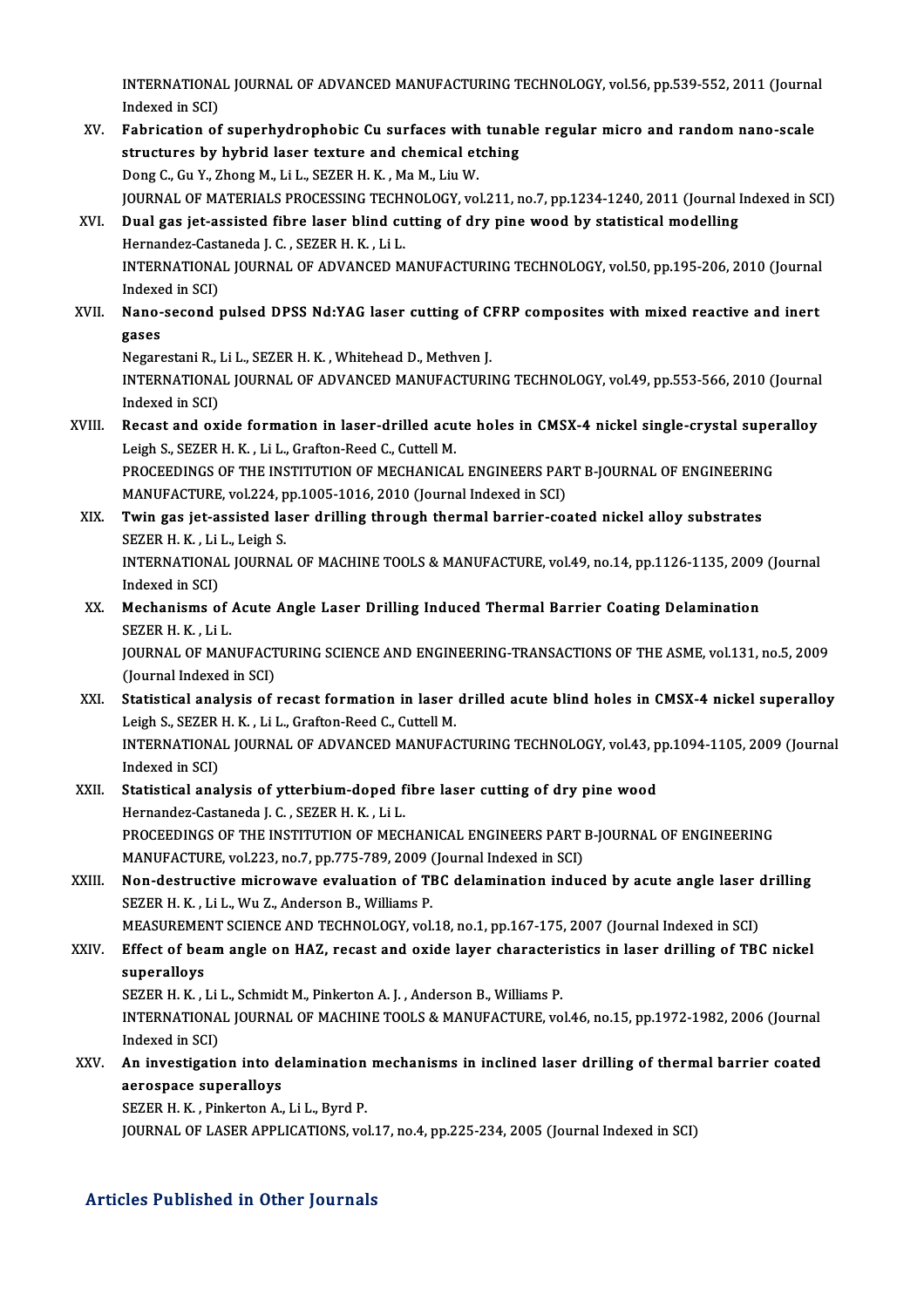### I. ADDITIVE MANUFACTURING OF MICROFLUIDIC LAB-ON-A-CHIP DEVICES **ADDITIVE MANUFACTURING OF MICRO<br>EREN O., ÇUHADAROĞLU M. B. , SEZER H. K.<br>International Journal of 2D Printing Technol** International Journal of 3D Printing Technologies and Digital Industry, vol.5, no.3, pp.692-708, 2021 (Other<br>Refereed National Iournals) EREN O., ÇUHADAROĞLU M.<br>International Journal of 3D P<br>Refereed National Journals)<br>Torsine Mühandialik Tass International Journal of 3D Printing Technologies and Digital Industry, vol.5, no.3, pp.692-708, 2021 (Other<br>Refereed National Journals)<br>II. Tersine Mühendislik Tasarımı: Endüstriyel Tasarım Mühendisliği Lisans Öğrenci Refereed Natio<br>Tersine Mühe<br>Seçmeli Ders<br>EPEN O. SEZEL Tersine Mühendislik Tasarımı: E<br>Seçmeli Ders<br>EREN 0., SEZER H. K. , BÖRKLÜ H. R.<br>International Journal of 2D Printing Seçmeli Ders<br>EREN 0., SEZER H. K. , BÖRKLÜ H. R.<br>International Journal of 3D Printing Technologies and Digital Industry, vol.2, no.3, pp.1-11, 2018 (Refereed Journals of Other Institutions) International Journal of 3D Printing Technologies and Digital Industry, vol<br>Journals of Other Institutions)<br>III. Implementing 3D Printed Structures as the Newest Textile Form<br>CUPCUM B H - BÖPKLÜ H B - SEZER H K - EREN O Journals of Other Institutions)<br>Implementing 3D Printed Structures as the Ne<br>GÜRCÜM B. H. , BÖRKLÜ H. R. , SEZER H. K. , EREN O.<br>Journal of Eschion Technology Teytile Engineering v Journal of Fashion Technology Textile Engineering, vol.0, no.4, pp.1-7, 2018 (Refereed Journals of Other<br>Institutions) GÜRCÜM B.H., BÖRKLÜ H.R., SEZER H.K., EREN O. Journal of Fashion Technology Textile Engineering, vol.0, no.4, pp.1-7, 2018 (Refer<br>Institutions)<br>IV. A Novel Conceptual Design of a Stairlift for Elderly and Disabled People<br>POPLI II IP. Borbuğa E. SEZEP H.K. ÖZDEMİR V. Institutions)<br>A Novel Conceptual Design of a Stairlift for Eld<br>BÖRKLÜ H. R. , Bozbuğa F., SEZER H. K. , ÖZDEMİR V.<br>Ceri University Journal of Ssiense Pert A: Engineering Gazi University Journal of Science Part A: Engineering And Innovation, vol.5, no.1, pp.17-29, 2018 (Refereed Journals of Other Institutions) BÖRKLÜ H. R., Bozbuğa F., SEZER H. K., ÖZDEMİR V. Gazi University Journal of Science Part A: Engineering And Innovation, vol.5, no.1, pp.17-29, 2018 (Refereed<br>Journals of Other Institutions)<br>V. Topolojik nesnelerin FDM yöntemiyle üretimi", International Journal of 3D Prin Journals of Other Institution<br>Topolojik nesnelerin<br>and Digital Industry<br>Domin S. SEZED H.K. Topolojik nesnelerin FDM yönt<br>and Digital Industry<br>Demir S., SEZER H. K. , ÖZDEMİR V.<br>International Journal of 2D Printing and Digital Industry<br>Demir S., SEZER H. K. , ÖZDEMİR V.<br>International Journal of 3D Printing Technologies and Digital Industry, vol.2, pp.76-87, 2018 (Refereed Journals of<br>Other Institutions) Demir S., SEZER H. K., ÖZDEMİR V. International Journal of 3D Printing Technologies and Digital Industry, vol.2, pp.76-87, 2018 (Refereed Journals<br>Other Institutions)<br>VI. KUYUMCULUK SEKTÖRÜNDE 3B BASKI TASARIM ÖZGÜRLÜĞÜNDEN FAYDALANMAYA İLİŞKİN BİR<br>REPSPEK Other Institution<br>**KUYUMCULU**<br>PERSPEKTİF<br>Kiraz C. SEZER KUYUMCULUK SEKTÖRÜND<br>PERSPEKTİF<br>Kiraz C., SEZER H. K. , ŞAHİN İ.<br>International Jaurnal of 2D Bri PERSPEKTİF<br>Kiraz C., SEZER H. K. , ŞAHİN İ.<br>International Journal of 3D Printing Technologies and Digital Industry, vol.2, no.2, pp.46-58, 2018 (Refereed<br>Journals of Other Institutions) Kiraz C., SEZER H. K. , ŞAHİN İ.<br>International Journal of 3D Pri<br>Journals of Other Institutions)<br>Current 3 Dimensional Brin Journals of Other Institutions)<br>VII. Current 3 Dimensional Printing Technologies Used in Scaffold Design in Tissue Engineering Çotur B, SEZER H.K. Current 3 Dimensional Printing Technologies Used in Scaffold Design in Tissue Engineering<br>Cotur B., SEZER H. K.<br>Düzce University Journal of Science Technology, vol.5, no.2, pp.548-564, 2017 (Other Refereed National Journal VIII. Short Review on Laser Texturing and Cleaning Carbon Fibre Composites for Aerospace Applications<br>SEZER H. K. Düzce Unive<br>Short Revi<br>SEZER H. K.<br>JOUPNAL O JOURNAL OF POLYTECHNIC-POLITEKNIK DERGISI, vol.19, no.4, pp.623-631, 2016 (Journal Indexed in ESCI) SEZER H. K.<br>JOURNAL OF POLYTECHNIC-POLITEKNIK DERGISI, vol.19, no.4, pp.623-631, 2016<br>IX. Hızlı Prototip Oluşturmada Karşılaşılan Problemler Ve Çözüm Önerileri<br>PÖPKLÜ H. P. Yıldırım A. K. SEZER H. K. JOURNAL OF POLYTECHNIC-POLITEKNIK<br>Hızlı Prototip Oluşturmada Karşılaşıl<br>BÖRKLÜ H. R. , Yıldırım A. K. , SEZER H. K.<br>Ceri Üniversitesi Fen Bilimleri Dergisi Pen Gazi Üniversitesi Fen Bilimleri Dergisi Part C: Tasarım ve Teknoloji, vol.4, no.4, pp.309-319, 2016 (Refereed<br>Journals of Other Institutions) BÖRKLÜ H. R., Yıldırım A. K., SEZER H. K. Refereed Congress / Symposium Publications in Proceedings efereed Congress / Symposium Publications in Proceedings<br>I. Analytical Modelling of Heat Distribution in Powder Bed Fusion Process<br>FREN O. SEZER H. K. Analytical Modellin<br>EREN 0., SEZER H. K.<br>Innovative Annreach Analytical Modelling of Heat Distribution in Powder Bed Fusion Process<br>EREN 0., SEZER H. K.<br>Innovative Approaches in Additive Manufacturing Congress (IA4AM), Ankara, Turkey, 16 July 2021, pp.17-24<br>Unatkan Tasanum ve Tanala EREN O., SEZER H. K.<br>Innovative Approaches in Additive Manufacturing Congress (IA4AM), Ankara, Turkey<br>II. Üretken Tasarım ve Topoloji Optimizasyonu Yaklaşımlarıyla Ürün Tasarımı<br>EREN O., SEZER H. K.

- Innovative Approach<br><mark>Üretken Tasarım v</mark><br>EREN O., SEZER H. K.<br>Uluslananası Bilim Ta Üretken Tasarım ve Topoloji Optimizasyonu Yaklaşımlarıyla Ürün Tasarımı<br>EREN 0., SEZER H. K.<br>Uluslararası Bilim, Teknoloji Ve Sosyal Bilimlerde Güncel Gelişmeler Sempozyumu, Ankara, Turkey, 20 - 22<br>Desember 2010 vel 2. nn EREN O., SEZER H. K.<br>Uluslararası Bilim, Teknoloji Ve Sos<br>December 2019, vol.2, pp.251-262<br>2. Boyutlu Yazısıların Modil'al II Uluslararası Bilim, Teknoloji Ve Sosyal Bilimlerde Güncel Gelişmeler Sempozyumu<br>December 2019, vol.2, pp.251-262<br>III. 3 Boyutlu Yazıcıların Medikal Uygulamaları ve Ayak Bileği Ortez Üretimi<br>TUDGAY T. EREN O. SEZER H. K
- December 2019, vol.2, pp.251-26<br>3 Boyutlu Yazıcıların Medikal<br>TURGAY T., EREN O., SEZER H. K.<br>Hluslararası Bilim Telmeleji Ve S TURGAY T., EREN O., SEZER H. K.<br>Uluslararası Bilim, Teknoloji Ve Sosyal Bilimlerde Güncel Gelişmeler Sempozyumu, Ankara, Turkey, 20 - 22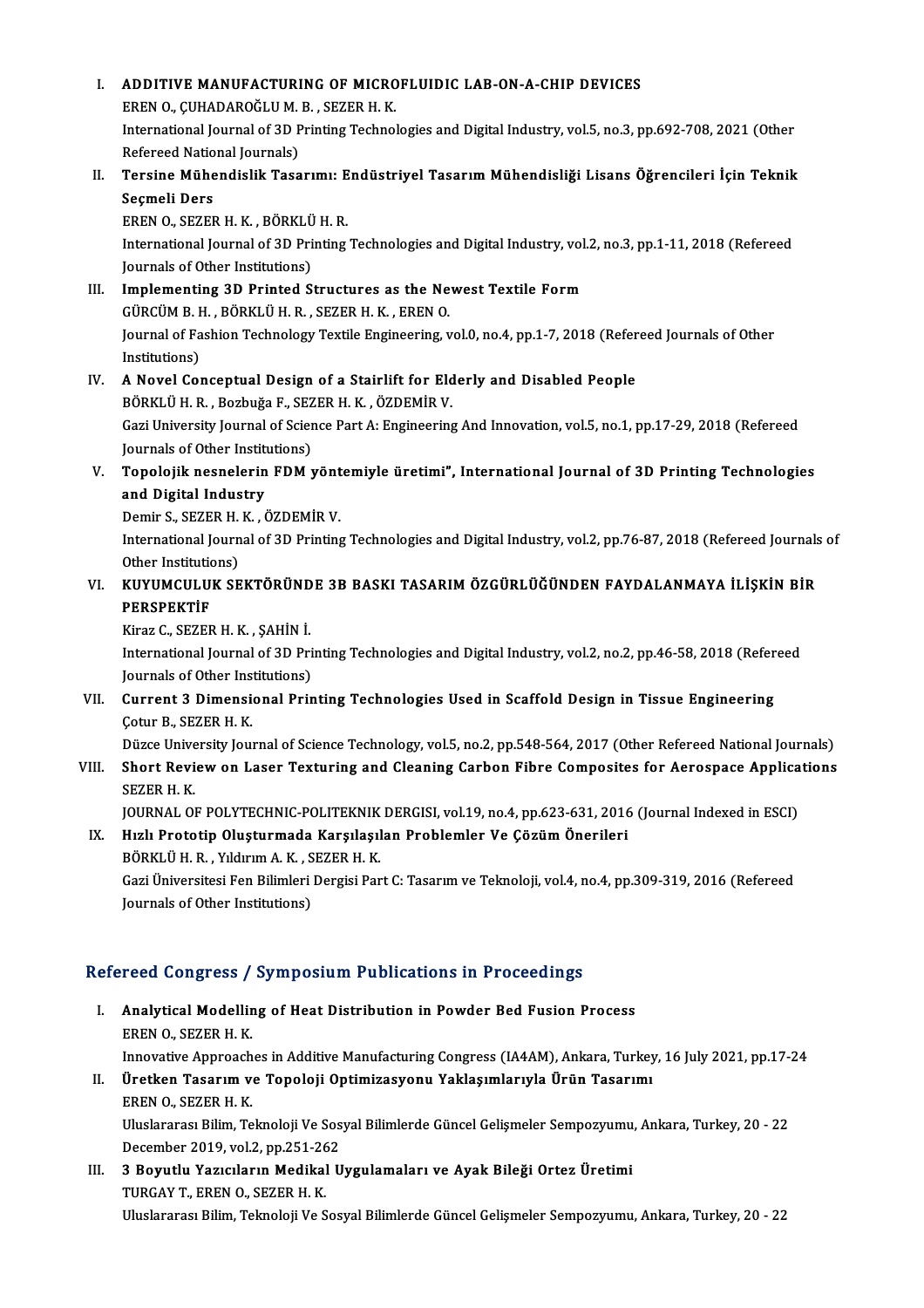December 2019, vol.1, pp.376-391<br>FDM Youse ile Künesel Vane Br

IV. FDM Yazıcı ile Küresel Vana Prototip Çalışması<br>ARINCI B. B., EREN O., SEZER H. K. December 2019, vol.1, pp.376-391<br>FDM Yazıcı ile Küresel Vana Pr<br>ARINCI B. B. , EREN 0., SEZER H. K.<br>Hluelararacı Bilim Telmeleji Ve Ses FDM Yazıcı ile Küresel Vana Prototip Çalışması<br>ARINCI B. B. , EREN 0., SEZER H. K.<br>Uluslararası Bilim, Teknoloji Ve Sosyal Bilimlerde Güncel Gelişmeler Sempozyumu, Ankara, Turkey, 20 - 22<br>Desember 2010 val 2. np.262.272 ARINCI B. B. , EREN O., SEZER H. K.<br>Uluslararası Bilim, Teknoloji Ve Sos<br>December 2019, vol.2, pp.263-272<br>Lazer Eklentili Ergivik Biriktirn V. Lazer Eklentili Ergiyik Biriktirme (FDM) Yöntemiyle Kompozit Parça Üretimi December 2019, vol.2, pp.263-272

Lazer Eklentili Ergiyik Biriktirme (FDM) Yöntemiyle Kompozit Parça Üretimi<br>EREN 0., SEZER H. K.<br>Uluslararası Bilim, Teknoloji Ve Sosyal Bilimlerde Güncel Gelişmeler Sempozyumu, Ankara, Turkey, 20 - 22<br>Desember 2019 yol 1. EREN O., SEZER H. K.<br>Uluslararası Bilim, Teknoloji Ve Sos<br>December 2019, vol.1, pp.367-375<br>Tekstil Sektörüne Eklemeli İmel Vluslararası Bilim, Teknoloji Ve Sosyal Bilimlerde Güncel Gelişmeler Sempozyumu, Ankara<br>December 2019, vol.1, pp.367-375<br>VI. Tekstil Sektörüne Eklemeli İmalat Yaklaşımı: 3B Yazıcılar İle Deneysel Çalışma<br>AVCLC EREN O SEZER

December 2019, vol.1, pp.367<br><mark>Tekstil Sektörüne Eklemel</mark><br>AVCI G., EREN O., SEZER H. K.<br>Uluslararesı Bilim Telmeleji I AVCI G., EREN O., SEZER H. K.<br>Uluslararası Bilim, Teknoloji Ve Sosyal Bilimlerde Güncel Gelişmeler Sempozyumu, Ankara, Turkey, 20 - 22 December 2019, vol 1, pp 411-419

## Uluslararası Bilim, Teknoloji Ve Sosyal Bilimlerde Güncel Gelişmeler Sempo<br>December 2019, vol.1, pp.411-419<br>VII. Generative Herringbone Gear Design for Additive Manufacturing<br>FREN O. SEZER H. K. December 2019, vol.1<br>Generative Herring<br>EREN O., SEZER H. K.<br>H. International Turki Generative Herringbone Gear Design for Additive Manufacturing<br>EREN 0., SEZER H. K.<br>II International Turkish Word Engineering and Science Congress, Antalya, Turkey, 7 - 10 November 2019, vol.3,<br>nn 759 766 EREN O., SEZ<br>II Internation<br>pp.758-766<br>State of Th

II International Turkish Word Engineering and Science Congress<br>pp.758-766<br>VIII. State of The Art in Laser Drilling of Aerospace Materials<br>SEZER H K EREN O pp.758-766<br>State of The Art in<br>SEZER H. K. , EREN 0.<br>H. International Turkis

State of The Art in Laser Drilling of Aerospace Materials<br>SEZER H. K. , EREN 0.<br>II International Turkish Word Engineering and Science Congress, Antalya, Turkey, 7 - 10 November 2019, vol.3,<br>nn 767 772 SEZER H. K.<br>II Internation<br>pp.767-773<br>Additive M. II International Turkish Word Engineeri<br>pp.767-773<br>IX. Additive Manufacturing of Sensors<br>EPENO SEZEP H V pp.767-773<br><mark>Additive Manufactı</mark><br>EREN O., SEZER H. K.<br>II International Turki

- -

Additive Manufacturing of Sensors<br>EREN 0., SEZER H. K.<br>II International Turkish Word Engineering and Science Congress, Antalya, Turkey, 7 - 10 November 2019, vol.3,<br>nn 746 757 EREN O., SEZ<br>II Internation<br>pp.746-757<br>TPI7 Vakla II International Turkish Word Engineering and Science<br>pp.746-757<br>X. TRIZ Yaklaşımı ile 3D Yazıcı Ekstruderı Tasarımı<br>EREN O BASAK U SEZER U K

- pp.746-757<br>X. TRIZ Yaklaşımı ile 3D Yazıcı Ekstruderı Tasarımı<br>EREN 0., BAŞAK H., SEZER H. K. İSİDE-2018,Antalya,Turkey,22 -24November 2018,pp.634-641 EREN O., BAŞAK H., SEZER H. K.<br>İSİDE-2018, Antalya, Turkey, 22 - 24 November 2018, pp.<br>XI. Kompozitlerin Eklemeli İmalatı: Uygulama Alanları<br>EREN O. SEZER H. K.
- SIDE-2018, Antalya,<br>Kompozitlerin Ekle<br>EREN 0., SEZER H. K.<br><sup>27</sup>wud International

EREN O., SEZER H. K.<br>3'xxrd International Symposium on Industrial Design Engineering (ISIDE 2018), 22 - 24 November 2018

EREN 0., SEZER H. K.<br>3'xxrd International Symposium on Industrial Design Engineering (ISIDE 2018), 22 - 24 November 2018<br>XII. Kompozitlerin Eklemeli İmalatı: Üretim Metodolojisi, Baskı Teknikleri ve Kullanılabilir Malz 3'xxrd International :<br>Kompozitlerin Ekle<br>EREN 0., SEZER H. K.<br><sup>2'</sup>'''"d International : Kompozitlerin Eklemeli İmalatı: Üretim Metodolojisi, Baskı Teknikleri ve Kullanılabilir Malzen<br>EREN 0., SEZER H. K.<br>3'xxrd International Symposium on Industrial Design Engineering (ISIDE 2018), 22 - 25 November 2018<br>A Bara

## EREN O., SEZER H. K.<br>3'xxrd International Symposium on Industrial Design Engineering (ISIDE 2018), 22 - 25 Novembe<br>XIII. A Perspective On Exploiting The Design Freedom Of 3d Printers In Jewellery Industry<br>Kingr C. SEZER H. 3'xxrd International Symposiu<br>A Perspective On Exploitin<br>Kiraz C., SEZER H. K. , ŞAHİN İ.<br><sup>2nd International Congress on</sub></sup> Kiraz C., SEZER H. K., ŞAHİN İ.

3rd International Congress on 3D Printing Technologies and Digital Industry 2018, Antalya, Turkey, 19 - 21 April<br>2018 3rd International Congress on 3D Printing Technologies and Digital Industry 2018, Antalya, Tur.<br>2018<br>XIV. 3d Printing Of Multifunctional Nanocomposites With Enhanced Electrical Properties

# 2018<br>**3d Printing Of Mult<br>EREN O., SEZER H. K.**<br>2rd International Cor 3d Printing Of Multifunctional Nanocomposites With Enhanced Electrical Properties<br>EREN 0., SEZER H. K.<br>3rd International Congress on 3D Printing Technologies and Digital Industry 2018, Antalya, Turkey, 19 - 21 April<br>2018

EREN<br>3rd In<br>2018<br>State 3rd International Congress on 3D Printing Technologies and Digital Industry 2018, Antalya, Turkey, 19 - 2<br>2018<br>XV. State Of The Art In Applications Of 3d-Prototyping In Automotive Industry With Case Studies<br>Hosinek L. SEZE

# 2018<br>State Of The Art In A<br>Hasipek İ., SEZER H.K.<br><sup>2nd International Cong</sub></sup> State Of The Art In Applications Of 3d-Prototyping In Automotive Industry With Case Studies<br>Hasipek İ., SEZER H. K.<br>3rd International Congress on 3D Printing Technologies and Digital Industry 2018, Antalya, Turkey, 19 - 21

Hasipek İ., SEZER H. K.<br>3rd International Congress on 3D Printing Technologies and Digital Industry 2018, Antalya, Turkey, 19 - 21 April<br>2018 3rd International Congress on 3D Printing Technolog<br>2018<br>XVI. Topolojik Nesnelerin FDM Yöntemiyle Üretimi<br>DEMIR S SEZERH K ÖZDEMIR V

- 2018<br>Topolojik Nesnelerin FDM Yönt<br>DEMİR S., SEZER H. K. , ÖZDEMİR V.<br><sup>2'nd</sup> International Congress on 2D L Topolojik Nesnelerin FDM Yöntemiyle Üretimi<br>DEMİR S., SEZER H. K. , ÖZDEMİR V.<br>3'rd International Congress on 3D Printing (Additive Manufacturing)Technologies and Digital Industry, Antalya, DEMİR S., SEZER H. K. , ÖZDEMİR V.<br>3'rd International Congress on 3D Prir<br>Turkey, 19 April 2018 - 21 April 2019<br>Boyansa Enginearing Design: Indu
- Turkey, 19 April 2018 21 April 2019<br>XVII. Reverse Engineering Design: Industrial Design Engineering Technical Elective Course For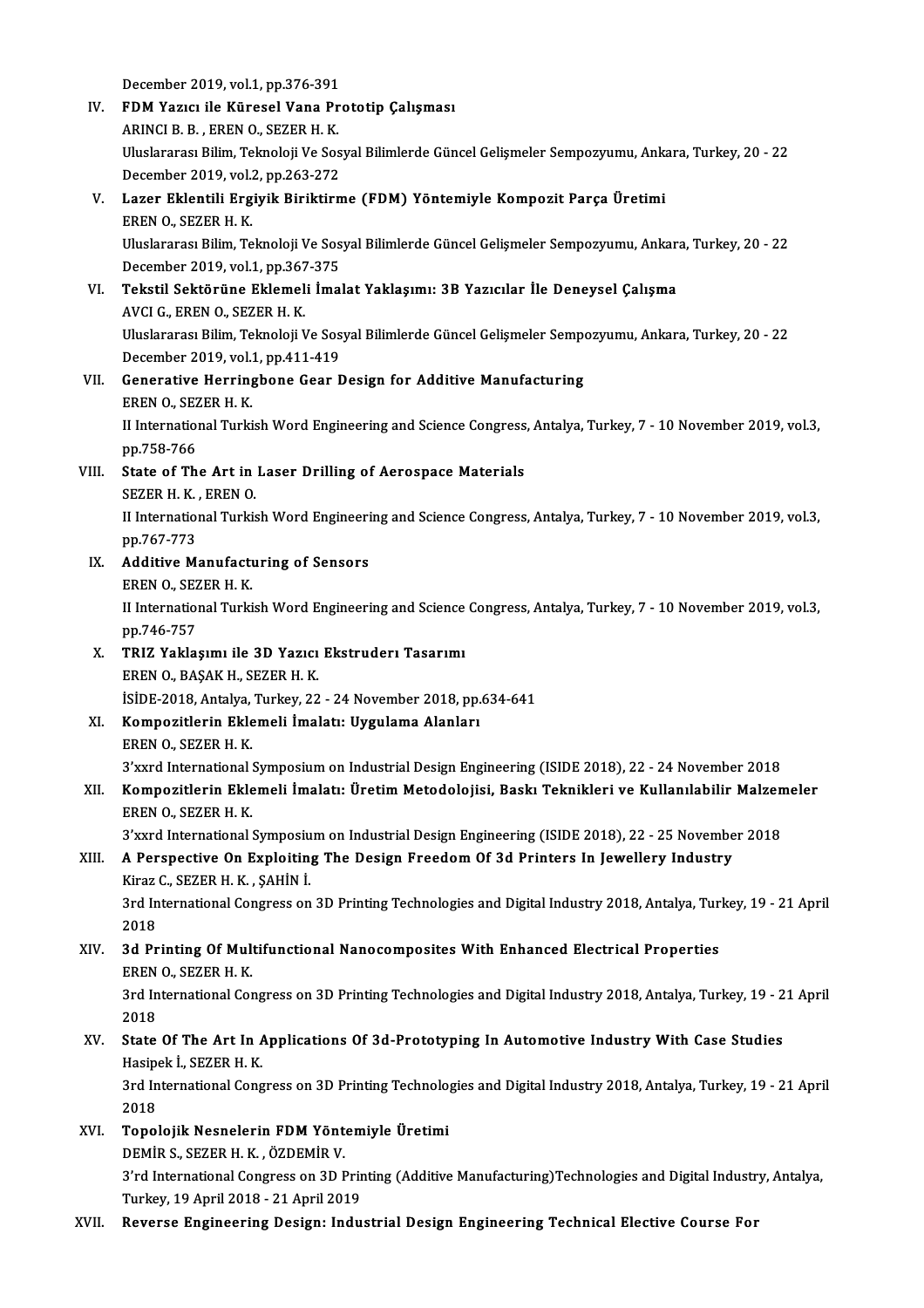|         | <b>Undergraduate Students</b>                                                                                             |
|---------|---------------------------------------------------------------------------------------------------------------------------|
|         | EREN O., SEZER H. K., BÖRKLÜ H. R.                                                                                        |
|         | 3rd International Congress on 3D Printing Technologies and Digital Industry 2018, Antalya, Turkey, 19 - 21 April<br>2018  |
| XVIII.  | Design And Manufacture Of Customised Toys Utilising Low Cost Fdm 3d Printers<br>Yüceliş A. C., BÖRKLÜ H. R., SEZER H. K.  |
|         | 3rd International Congress on 3D Printing Technologies and Digital Industry 2018, Antalya, Turkey, 19 - 21 April<br>2018  |
| XIX.    | High Speed Manufacture Of A Geotextile Through Nanosecond Pulsed Laser Transmisson Welding<br>Process                     |
|         | SEZER H. K., Marimuthu S.                                                                                                 |
|         | 1st International Turkish World Engineering and Science Congress, 7 - 10 December 2017                                    |
| XX.     | Bio-Fabrication Via Laser-Induced Forward Transfer<br>SEZER H. K., Çotur B.                                               |
|         | 1st International Turkish World Engineering and Science Congress, 7 - 10 December 2017                                    |
| XXI.    | Implementing 3D printed structures as the newest textile form                                                             |
|         | GÜRCÜM B.H., BÖRKLÜ H.R., SEZER H.K., EREN O.                                                                             |
|         | International Conference on Intelligent Textiles and Mass Customisation ITMC2017, Ghent, Belgium, 15 - 18<br>October 2017 |
| XXII.   | Conceptual Design of A New Stair Lift For Eldery and Disabled People                                                      |
|         | BÖRKLÜ H. R., BOZBUĞA F., SEZER H. K.                                                                                     |
|         | 2nd Inter. Sym. on Industrial Design Engineering, Nevşehir, Turkey, 13 - 15 September 2017                                |
| XXIII.  | 3D Printing of Graphene Composites                                                                                        |
|         | SEZER H K , EREN O , BÖRKLÜ H R                                                                                           |
|         | 2nd International Symposium on Industrial Design Engineering (ISIDE 17), 13 - 15 September 2017                           |
| XXIV.   | The Design of a Low-Cost Set-Up for Manufacturing The Stent<br>Gökgöz O T, SEZER H K                                      |
|         | 2nd International Symposium on Industrial Design Engineering (ISIDE 17), 13 - 15 September 2017                           |
| XXV.    | Conceptual Design of a Novel Stair Lift for Elderly and Disabled People<br>BÖRKLÜ H. R., Bozbuğa F., SEZER H. K.          |
|         | 2nd International Symposium on Industrial Design Engineering (ISIDE 17), 13 - 15 September 2017                           |
| XXVI.   | Enhanced Mechanical and Electrical Properties of 3D Printed MWCNT Re-inforced ABS Nano-                                   |
|         | <b>Composite Parts</b>                                                                                                    |
|         | SEZER H. K., EREN O.                                                                                                      |
|         | 39th International MATADOR Conference on Advanced Manufacturing, Manchester, United Kingdom, 5 - 07 July<br>2017          |
| XXVII.  | Additive Manufacturing Of Carbon Fiber Reinforced Plastic Composites By Fused Deposition                                  |
|         | Modelling: Effect Of Process Parameters On Tensile Properties<br>SEZER H. K., EREN O., BÖRKLÜ H. R.                       |
|         | 2nd International Symposium on 3D Printing Technologies (3D-PTS2017), 3 - 04 April 2017                                   |
| XXVIII. | Current 3D Dimensional Printing Technologies Used In Scaffold Design In Tissue Engineering<br>Cotur B., SEZER H. K.       |
|         | 2nd International Symposium on 3D Printing Technologies (3D-PTS2017), 3 - 04 April 2017                                   |
| XXIX.   | Ergiyik Biriktirme Yöntemi İle Karbon Fiber Takviyeli Kompozitlerin Eklemeli İmalatı: İşlem                               |
|         | Parametrelerinin Çekme Özelliklerine Etkisi                                                                               |
|         | SEZER H. K., EREN O., BÖRKLÜ H. R.                                                                                        |
|         | 2nd Inter. Sym. on 3D Printing, İstanbul, Turkey, 3 - 04 April 2017                                                       |
| XXX.    | Karbon Fiber Takviyeli ABS Filament Üretimi ve Mekanik Özelliklerinin Araştırılması<br>SEZER H. K., EREN O., BÖRKLÜ H. R. |
|         | International Symposium On 3D Printing Technologies, İstanbul, Turkey, 5 - 08 May 2016, pp.138-148                        |
| XXXI.   | Hızlı Prototip Oluşturmada Karşılaşılan Problemler Ve Çözüm Önerileri                                                     |
|         |                                                                                                                           |